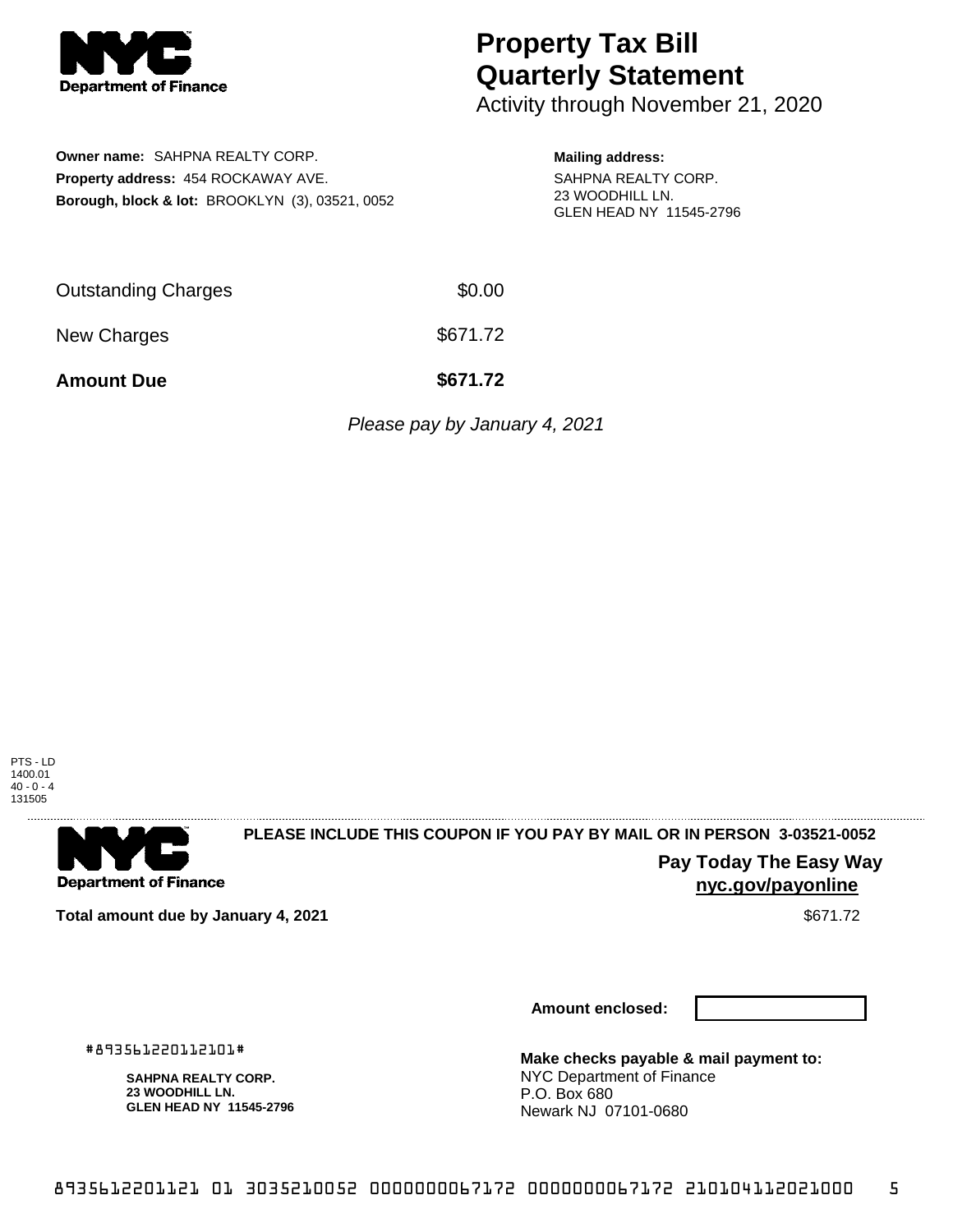

| <b>Previous Charges</b><br>Total previous charges including interest and payments |                      |                 | <b>Amount</b><br>\$0.00 |
|-----------------------------------------------------------------------------------|----------------------|-----------------|-------------------------|
|                                                                                   |                      |                 |                         |
| Finance-Property Tax<br><b>Adopted Tax Rate</b>                                   |                      | 01/01/2021      | \$0.00<br>\$671.72      |
| <b>Total current charges</b>                                                      |                      |                 | \$671.72                |
| <b>Overpayments/Credits</b>                                                       | <b>Activity Date</b> | <b>Due Date</b> | <b>Amount</b>           |
| <b>Refund Available</b>                                                           |                      | 07/01/2017      | $$-229.88$              |
| Total overpayments/credits remaining on account                                   |                      |                 | \$229.88                |

You must apply for a refund or a transfer of credits resulting from overpayments within six years of the date of **the overpayment or credit. Please note that overpayments and credits are automatically applied to unpaid taxes.**

| How We Calculated Your Property Tax For July 1, 2020 Through June 30, 2021 |                      |              |  |  |  |
|----------------------------------------------------------------------------|----------------------|--------------|--|--|--|
|                                                                            | Overall              |              |  |  |  |
| Tax class 4 - Commercial Or Industrial                                     | <b>Tax Rate</b>      |              |  |  |  |
| Original tax rate billed                                                   | 10.5370%             |              |  |  |  |
| New Tax rate                                                               | 10.6940%             |              |  |  |  |
| <b>Estimated Market Value \$995,000</b>                                    |                      |              |  |  |  |
|                                                                            |                      | <b>Taxes</b> |  |  |  |
| <b>Billable Assessed Value</b>                                             | \$427,860            |              |  |  |  |
| Taxable Value                                                              | \$427,860 x 10.6940% |              |  |  |  |
| <b>Tax Before Abatements and STAR</b>                                      | \$45,755.36          | \$45,755.36  |  |  |  |
| Annual property tax                                                        |                      | \$45,755.36  |  |  |  |
| Original property tax billed in June 2020                                  |                      | \$45,083.64  |  |  |  |
| Change In Property Tax Bill Based On New Tax Rate                          | \$671.72             |              |  |  |  |

Please call 311 to speak to a representative to make a property tax payment by telephone.

### **Home banking payment instructions:**

- 1. **Log** into your bank or online bill pay website.
- 2. **Add** the new payee: NYC DOF Property Tax. Enter your account number, which is your boro, block and lot, as it appears here: 3-03521-0052 . You may also need to enter the address for the Department of Finance. The address is P.O. Box 680, Newark NJ 07101-0680.
- 3. **Schedule** your online payment using your checking or savings account.

## **Did Your Mailing Address Change?**

If so, please visit us at **nyc.gov/changemailingaddress** or call **311.**

When you provide a check as payment, you authorize us either to use information from your check to make a one-time electronic fund transfer from your account or to process the payment as a check transaction.